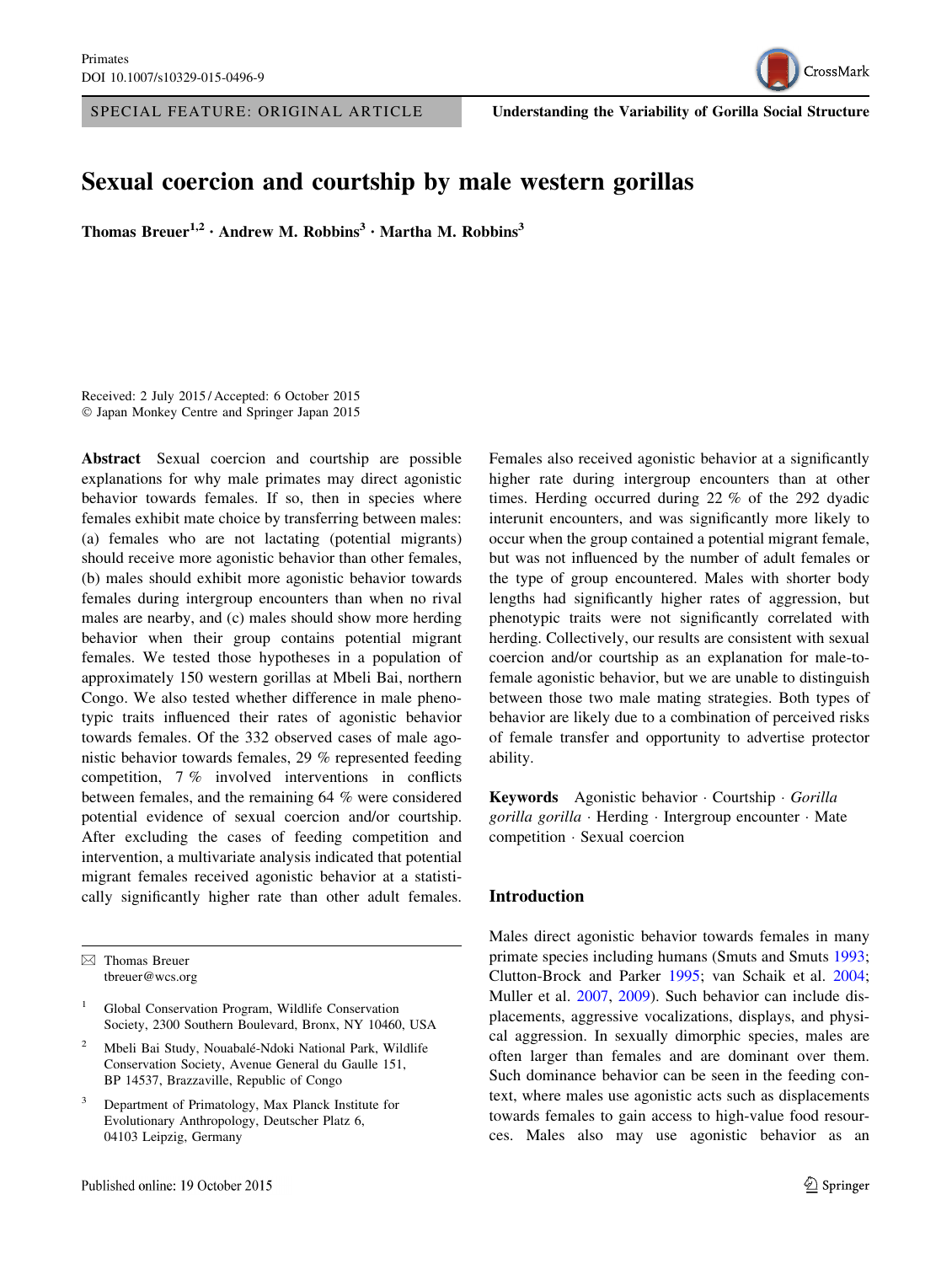intervention and policing strategy to curtail conflicts among females, which ultimately can contribute to mate retention (Watts [1997](#page-9-0); Kahlenberg et al. [2008](#page-8-0)). Conflicts among females may increase as group size increases due to greater contest competition (e.g., Sterck et al. [1997\)](#page-9-0), so agonistic behavior by males towards females as an intervention strategy may also increase accordingly.

In addition to feeding competition and policing, male agonistic behavior towards females can be seen as a mating strategy of courtship, sexual coercion, or a combination of both (Smuts and Smuts [1993](#page-9-0); Clutton-Brock and Parker [1995;](#page-8-0) Robbins [2003,](#page-9-0) [2009;](#page-9-0) Muller et al. [2009](#page-9-0)). Courtship is defined as ''a behavior that functions to advertise qualities of the courting individual and/or induce prospective partners to copulate" (Manson [1997](#page-9-0)). Hence, courtship allows males to demonstrate their qualities and facilitates female mate choice. Courtship is assumed to rarely cause physical injuries to the female (Knott [2009](#page-8-0); Liu et al. [2013\)](#page-8-0). Sexual coercion is defined as ''the use by a male of force, or threat of force, that functions to increase the chances that a female will mate with him at a time when she is likely to be fertile, and to decrease the chances that she will mate with other males, at some cost to the female'' (Smuts and Smuts [1993\)](#page-9-0). The costs of sexual coercion can include physiological and energetic costs, physical injuries, or in the extreme case infanticide (Alberts et al. [1996](#page-8-0); Palombit [2000](#page-9-0); Swedell et al. [2014;](#page-9-0) Polo et al. [2014](#page-9-0); Archie et al. [2014;](#page-8-0) Emery Thompson et al. [2014](#page-8-0)). Coercion towards females can therefore be seen as a form of harassment and intimidation. If male agonistic behavior is used as either a mating strategy of courtship or coercion, then it may be directed towards sexually active females more often than towards lactating females (Muller et al. [2007;](#page-9-0) Kitchen et al. [2009;](#page-8-0) Swedell and Schreier [2009](#page-9-0)). Furthermore, assuming interunit encounters are a time to implement mate retention strategies, the rate of male agonistic behavior towards females may increase during encounters with another social unit.

In primate species where females disperse, male agonism can include a behavior known as herding, in which a male prevents female(s) from joining other males during encounters with his competitors. Herding can include instances with agonistic behavior such as chasing female away from the extragroup males as well as behaviors without obvious agonism by positioning himself between the female(s) and the other social unit and hence blocking their movements (Cheney and Seyfarth [1977](#page-8-0); Kummer [1995;](#page-8-0) Cooper et al. [2004](#page-8-0); Kitchen et al. [2004;](#page-8-0) Robbins and Sawyer [2007\)](#page-9-0). Additionally, herding is expected to be directed towards potential migrants more often than towards other females. We define potential migrants as females without a dependent offspring (Sicotte [1993](#page-9-0)), because females do not typically transfer while lactating due to the threat of infanticide (Watts [1989](#page-9-0); van Schaik and Kappeler [1997](#page-9-0); Stokes et al. [2003\)](#page-9-0).

The behavioral strategies of sexual coercion and courtship by primate males may vary according to their resource-holding potential, which would be similar to the plasticity that has been reported for strategies related to male–male mating competition (Jones [2006](#page-8-0); Svensson et al. [2012\)](#page-9-0). If so, then the amount of aggression that a male directs towards females may depend on the size of some physical traits; For example, males that have less fighting ability (smaller males) might compensate by showing higher rates of courtship and coercion towards the females in their harem. Therefore, investigating the rates of male aggression towards females in relation to measures of male phenotypic traits might help to elucidate the mechanism underlying the evolution of phenotypic correlates of reproductive success and hence sexual selection (Gross [1996](#page-8-0)).

Here, we investigate the patterns of agonistic behavior, including herding, by male western gorillas (Gorilla gorilla gorilla) towards the females in their group. Western gorilla groups typically consist of one adult male (silverback), several adult females and their offspring (Parnell [2002a](#page-9-0); Stokes et al. [2003;](#page-9-0) Gatti et al. [2004](#page-8-0)). Male reproductive success is linked to harem size, tenure length, and offspring survival (Breuer et al. [2010\)](#page-8-0), and extragroup paternity is likely to be absent or very low (Bradley et al. [2004](#page-8-0)). Silverbacks are about twice the size of adult females, which is considered evidence of strong sexual selection (Leigh and Shea [1995](#page-8-0); Breuer et al. [2007\)](#page-8-0). Silverbacks show variation in sexually dimorphic traits such as body length and the size of the sagittal crest, which have statistically significant correlations with fighting ability and reproductive success (Caillaud et al. [2008](#page-8-0); Breuer et al. [2012](#page-8-0)). These physical traits are regularly displayed in all three contexts of sexual selection: male–male competition, female mate choice (e.g., courtship displays), and sexual coercion (e.g., intimidating females as mate guarding) (Schaller [1963](#page-9-0); Parnell [2002b;](#page-9-0) Levréro [2005;](#page-8-0) Breuer [2008\)](#page-8-0).

Agonistic behavior by male gorillas towards females can involve many different types of actions; it can occur in a variety of contexts; and it can reflect several different behavioral strategies and typically includes approach–retreat displacements, vocalizations, displays, and physical aggression (Robbins [2009\)](#page-9-0). Displays can include chest beating, ground slapping, splash displaying, and head turning; contact aggression includes slapping, biting, and pinning down the female on the ground (Schaller [1963](#page-9-0); Parnell and Buchanan-Smith [2001](#page-9-0); Sicotte [2002;](#page-9-0) Parnell [2002b](#page-9-0); Breuer [2008](#page-8-0)). Some agonistic acts represent feeding competition, as silverbacks may displace females from feeding spots (Watts [1992](#page-9-0); Stokes [2004;](#page-9-0) Robbins [2008](#page-9-0)). Male agonism can also act as a policing behavior to reduce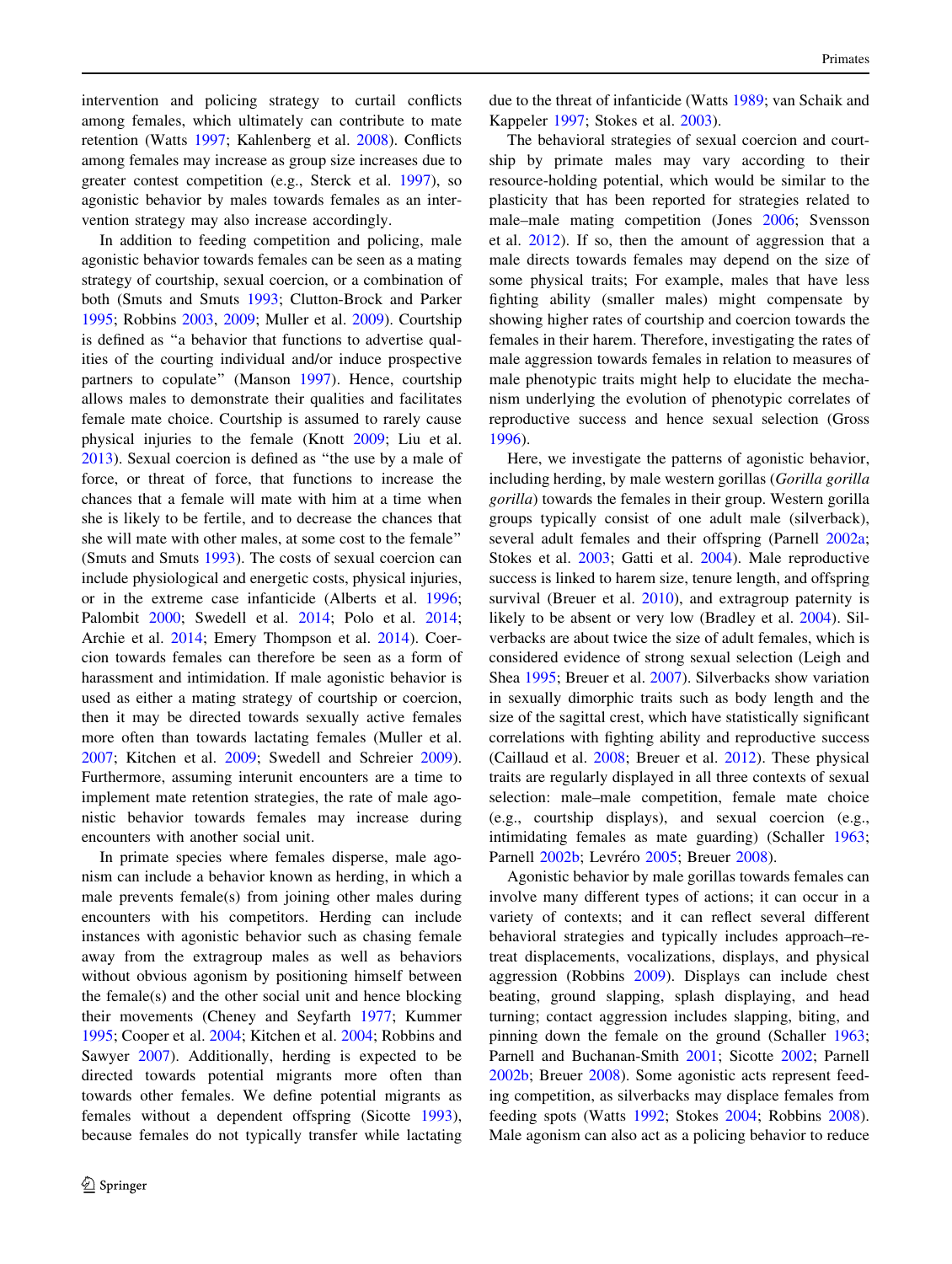conflicts among the females in his group, including harassment by long-term resident females towards recent immigrants (Watts [1991,](#page-9-0) [1992,](#page-9-0) [1997](#page-9-0)). However, the majority of agonistic behavior by males towards females appears to be linked to male mating strategies (Watts [1992](#page-9-0); Sicotte [2002;](#page-9-0) Robbins [2003;](#page-9-0) Harcourt and Stewart [2007](#page-8-0); Robbins [2008](#page-9-0), [2009](#page-9-0)); For example, female mountain gorillas (Gorilla beringei beringei) receive higher rates of agonistic behavior from silverbacks on days when they mate compared with days without mating; and this is more frequently directed towards cycling (sexually active) females than towards lactating females (Robbins [2003,](#page-9-0) [2009\)](#page-9-0). Infanticide, the most extreme case of sexual coercion, has been observed in mountain gorillas and has been suspected for western gorillas (Watts [1989;](#page-9-0) Stokes et al. [2003;](#page-9-0) Robbins et al. [2013](#page-9-0)). However, evidence of sexual coercion and courtship by male western gorillas is currently limited.

Female gorillas do not travel alone, and they transfer between social units only during encounters with other silverbacks, so those encounters can be seen as a context where all three mechanisms of sexual selection occur (Si-cotte [1993;](#page-9-0) Parnell [2002b;](#page-9-0) Levréro [2005](#page-8-0); Harcourt and Stewart [2007](#page-8-0); Robbins and Sawyer [2007\)](#page-9-0). During those encounters, silverbacks frequently display and show herding behavior, especially when their group contains potential migrant females (ibid). It is also likely that herding might not only be a mate retention, but also a mate protection strategy, hence once would expect herding behavior to be more common in groups with more females. Furthermore, it has been suggested that herding is also more likely to occur when a group encounters solitary males (rather than another harem holder), as they may be more motivated to compete for access to females (Levréro [2005](#page-8-0); Robbins and Sawyer [2007\)](#page-9-0).

To better understand male agonistic behavior towards females in western gorillas, we tested several predictions. First, we predicted that feeding competition and policing will account for only a small proportion of the agonistic behavior from silverbacks towards females (as observed with mountain gorillas). After excluding those contexts, we predicted that the remaining agonistic behavior is primarily a mating strategy, so it should mainly be directed towards potential migrant females (instead of lactating females), and that the rate of agonism increases during encounters with another social unit (hence in the presence of rival males). Third, we predicted that herding is more common in groups that contain potential migrants and occurs more frequently as group size increases. Fourth, we predicted that herding is more likely during encounters with solitary males than during encounters with silverbacks holding a group. We also investigate the effect of female group size on agonistic behavior rates and herding. Lastly, we predicted that rates of agonistic behavior towards females will be higher for males with smaller crests and shorter body lengths than for larger males. We use those results to discuss sexual coercion and courtship by male gorillas and other primates.

#### Methods

#### Study site and population

We studied western gorillas between November 2002 and December 2005 at Mbeli Bai, a 12.9-ha large swampy forest clearing in the southwest of Nouabalé-Ndoki National Park, Republic of Congo. Observations were made with  $15-45 \times 60$  mm telescopes from a 9-m-high observation platform (mirador) overlooking the forest clearing with almost 100 % visibility. Gorillas have been habituated to the presence of observers on the mirador and were individually known since 1995 by features, such as the shape of their browridge, noseprint or coloration (Parnell [2002b;](#page-9-0) Stokes et al. [2003;](#page-9-0) Breuer et al. [2009](#page-8-0), [2010](#page-8-0)). During the study period, the forest clearing was visited by approximately 150 gorillas from 17 different groups. Age– sex categories were based on Breuer et al. ([2009\)](#page-8-0), with offspring considered to be dependent (infants) until weaning at 4 years of age, and females considered as adults at 10 years of age. Potential migrants were defined as females without dependent offspring (Sicotte [1993](#page-9-0); Robbins and Sawyer [2007](#page-9-0)). This definition included pregnant females and sexually active (cycling) females. Females were assumed to be pregnant during an estimated gestation period of 255 days prior to giving birth (Robbins [1999](#page-9-0)). Sexually active females were defined as either nulliparous or being without dependent offspring. Female group size was defined as number of adult females in the harem.

## Data collection

We noted the time that each individual gorilla was visible in the clearing and all agonistic acts of silverbacks towards females in their group. Agonistic acts by the silverback included approach–retreat displacements, cough grunts (an aggressive vocalization), displays, contact aggression, and cases when a silverback slapped at a female without making physical contact. Based on Watts ([1994\)](#page-9-0), a displacement is defined as when the silverback made a nonaggressive approach towards a female, who watched the silverback and, when he was within two meters, moved more than two meters farther away. When ranked in order of increasing intensity, the types of male agonistic behavior towards females were: (a) displays: staring with a pursedlipped facial expression, head turning, strutting, charging,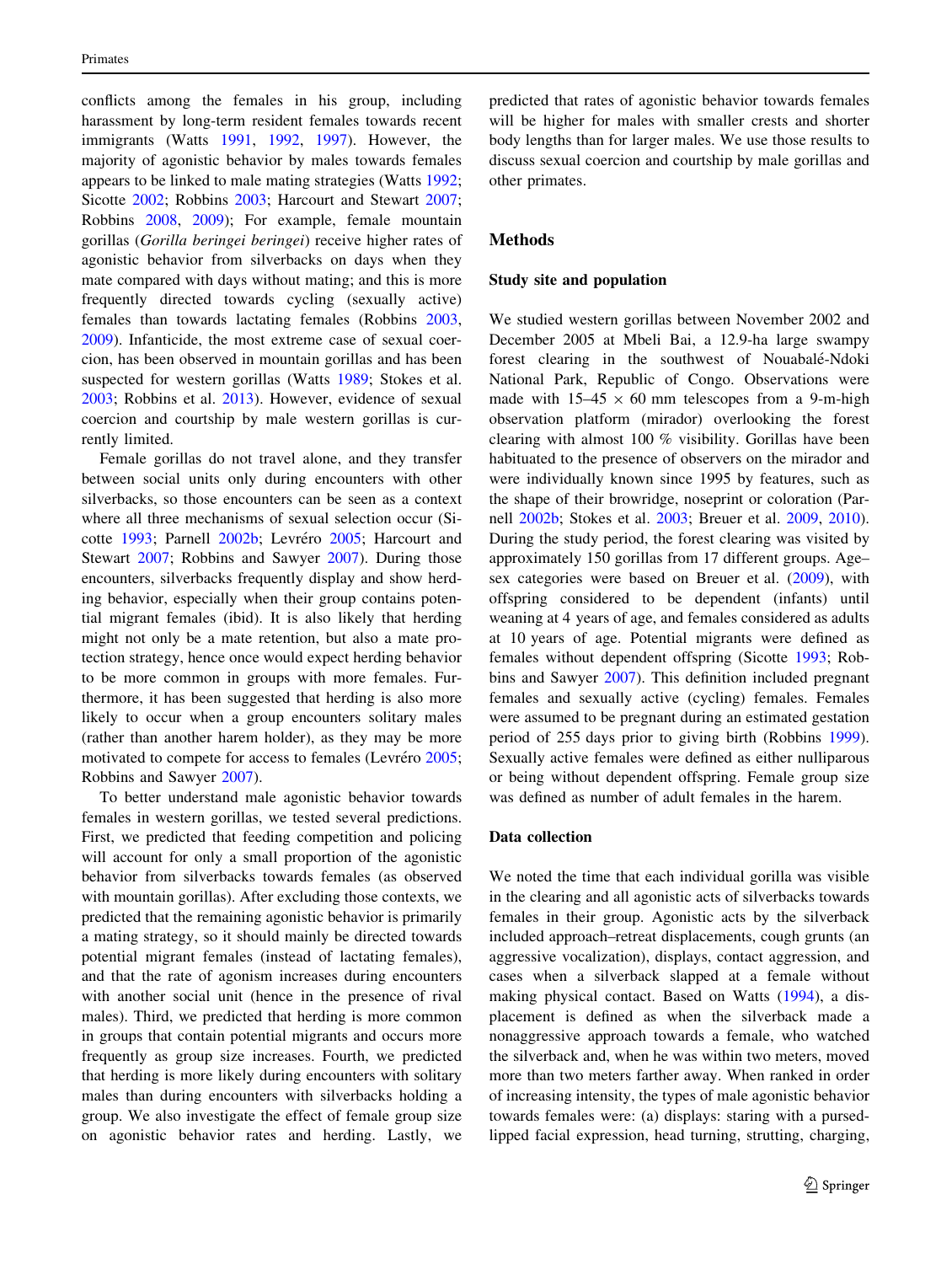chest beating, ground slapping, and splash displaying; (b) slapping and lunging; (c) physical aggression (Schaller [1963;](#page-9-0) Parnell and Buchanan-Smith [2001](#page-9-0); Parnell [2002b](#page-9-0); Sicotte [2002](#page-9-0); Levréro [2005](#page-8-0)). When a silverback showed multiple displays towards a female during a single display event (e.g., chest beating followed by a tight-lipped stifflimbed body expression), we counted only one act with the highest intensity (see also Stokes [2004\)](#page-9-0). We excluded 54 cases of agonistic behavior when it was not clear which female was the target of the display.

We categorized the agonistic acts into three contexts (see also Watts [1992;](#page-9-0) Stokes [2004](#page-9-0)). The feeding context includes displacements in which the silverback typically started feeding where the female had been located. The intervention context includes all agonistic behavior by the silverback as a reaction to a conflict between females. Cough grunting vocalizations were included as agonism in both feeding competition and interventions (they were never observed to occur in another context). The remaining aggressive acts were hypothesized to be a male mating strategy in a reproductive context.

We defined interunit interactions as any event when two social units (groups or solitary males) were in the clearing at the same time. During interunit encounters we noted all events of herding, the identities of involved individuals, the type of group encountered (solitary male, harem holder, or nonbreeding group without fertile females), and the behaviors exhibited. We defined herding as any agonistic behavior by a silverback towards at least one of his females during an encounter with another social unit. This included instances in which the silverback positioned himself between the female(s) and the other social unit which clearly forced his female(s) away from the other social unit.

#### Measures of body length and crest size

We used photogrammetric measurements of body length and crest size as reported in Breuer et al. [\(2007](#page-8-0)). The digital photos were taken of the side profile of the silverbacks, and the distance to the gorillas was measured with a laser range finder. We used rump length as a measure of body length. Crest size was calculated as the first component of a principal component analysis based on six linear measures of the head.

#### Rates of aggression received by females

After excluding cases of feeding competition and intervention strategy, we tested whether the remaining aggressive acts were consistent with our classification as a male mating strategy. We calculated the rate of aggression of each silverback–female dyad as the number of aggressive acts divided by the length of observation time that the silverback and the female were in the *bai* simultaneously. To avoid excessive influence from dyads with infrequent observations, the mean and standard deviation were weighted according to the amount of time that each female was observed with the silverback.

We performed a multivariate analysis to test the predictions that potential migrant females receive higher rates of aggression than lactating females, and that rates were higher when encountering another unit compared with visits without the presence of another unit. We ran a generalized linear mixed model (GLMM) which included the following predictor variables: whether the female was a potential migrant (no  $= 0$ , yes  $= 1$ ), whether the group was encountering another silverback (yes or no), and the number of adult females in the group. The model also included random effects variables for the identity of each female and the silverback in her group. The model used one data point for each observed combination of those predictor and random effect variables. The response variable was the number of aggressive acts received by the female. The model also included a control variable for the (log-transformed) number of minutes that the dyad was observed (essentially an offset term). Rather than using the aggression rate directly as the response variable, our offset approach was intended to avoid excessive influence from data points with few observation hours.

## Rates of aggression performed by silverbacks

The rate of aggression performed by each silverback was calculated as the number of aggressive events divided by the length of observation time that the silverback was seen in the clearing. To avoid excessive influence from males with infrequent observations, the mean and standard deviation were weighted according to the amount of time that each silverback was observed.

We ran a GLMM to test whether the rates of aggression performed by silverbacks were higher when potential migrant females were present and whether other rival males were present (during interunit encounters). The model included the following predictor variables: the proportion of adult females who were potential migrants, whether the group was encountering another silverback (yes or no), and the number of adult females in the group. The identity of each silverback was a random factor. The response variable was the number of aggressive acts performed by the silverback, and we followed a similar transformation as in the first model. The model also included a control variable for the (log-transformed) number of minutes that the silverback was observed (essentially an offset term).

We ran two additional GLMM to test the prediction that smaller males show higher rates of aggression towards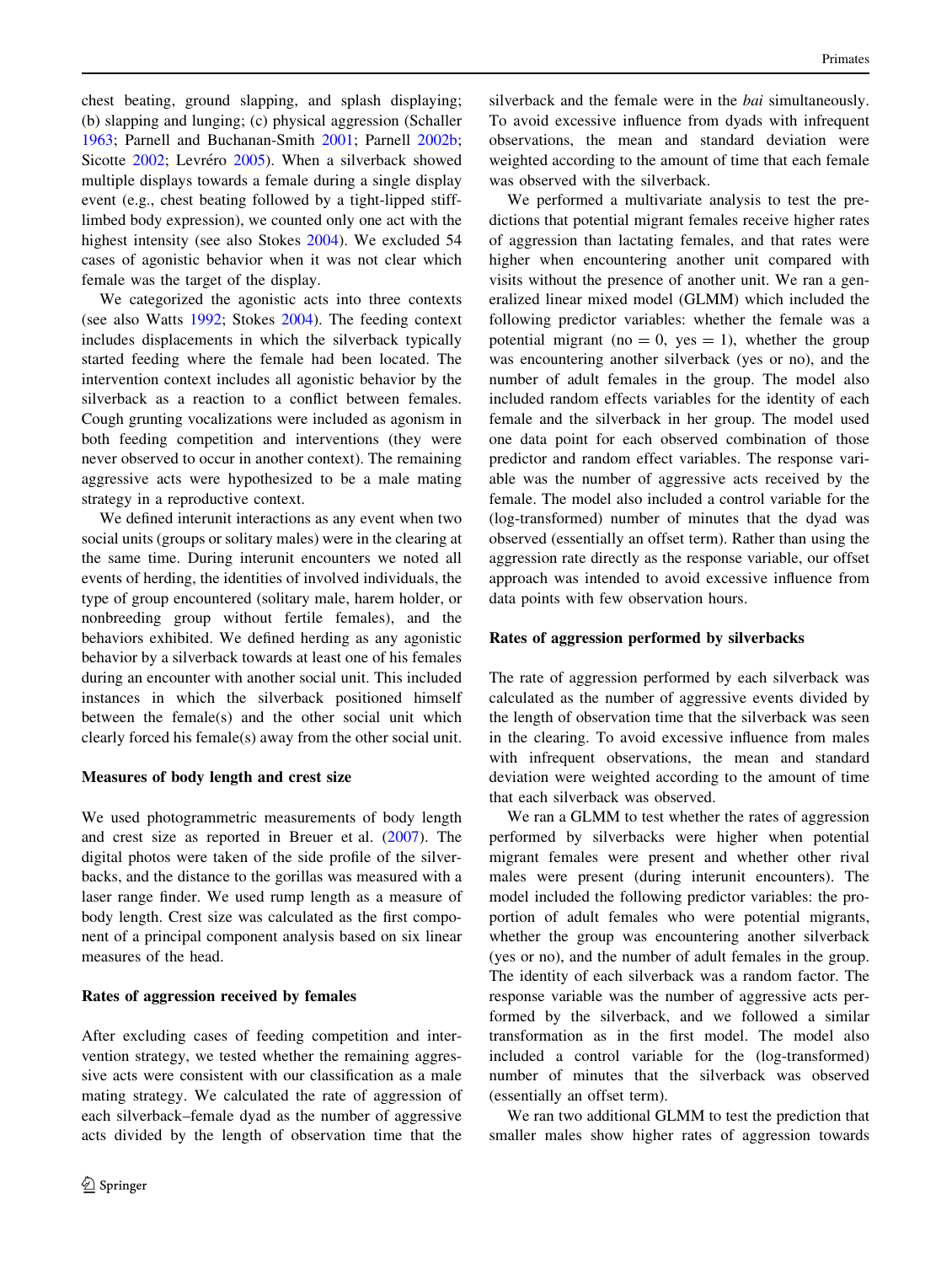females in their group. As we did not have measurements of phenotypic traits for all silverbacks, we used subsets of data in which body length ( $n = 10$  harem holders;  $n = 17$ opponent silverbacks) or crest size  $(n = 9)$  harem holders;  $n = 17$  opponent silverbacks) was available. We ran two separate models (rather than incorporating both variables into a single model) because both measurements were not available for each silverback. Each model was similar to the previous model of aggression rates per silverback, except that we added a predictor variable for one of the body size measurements.

## Frequency of herding performed by silverbacks

We performed a multivariate analysis to examine the probability that the silverback herded a female during an encounter with another male. The GLMM included three predictor variables: whether the group contained a potential migrant female (yes or no), the number of adult females in the group, and the type of group encountered (solitary male, harem, or nonbreeding group). The model also included one random effect variable for the identity of the silverback in the focal group, and another random effect variable for the identity of the silverback that was encountered. The model used one data point for each observed encounter, with a control variable for the number of minutes observed. The response variable indicated whether herding occurred (no  $= 0$ , yes  $= 1$ ), so the model was fit with a binomial error structure and logit link.

In the subset of data in which body size measurements were available, we ran two additional models to examine whether the probability of herding by each silverback was correlated with: (1) the difference between his body length versus the male he encountered, and (2) the difference between his crest size versus the male he encountered. Each model was similar to the previous model of herding frequencies, except that we added a predictor variable for one of the body size measurements. Again, we ran two separate models (rather than incorporating both variables into a single model) because both measurements were not available for each silverback.

## Statistical analyses

Unless otherwise stated, we ran the GLMM with a Poisson error structure and a log link function. To assess the statistical significance of each predictor variable, we conducted likelihood ratio tests by comparing the full model with a reduced model in which the predictor was excluded. We also compared each full model with a corresponding null model that contained none of the predictor variables. Throughout the text, the term "significant" refers to statistical significance ( $p < 0.05$ ). All models were run in R (R Development Core Team [2011](#page-9-0)) using the glmer functions of the R-package lme4 (Bates et al. [2014](#page-8-0)).

## Results

We recorded 332 cases of agonistic behavior by silverbacks towards females, including 96 cases in a feeding context (29 %), 22 cases of intervening in female conflicts (7 %), and 214 cases that were hypothesized to be a male mating strategy in a reproductive context  $(64 \%)$ . The feeding context included 84 approach–retreat displacements (25 % of all agonistic acts) and 12 cases of cough grunting (4 %). Interventions included four cases of cough grunting (1 %) and 18 cases in which the silverback ran towards the fighting females, sometimes slapping at female(s) or using physical aggression to separate them. Potential migrant females were the target in 176 of the 214 cases within a reproductive context (82 %), which is significantly higher than the 33 of 118 (28 %) cases in other contexts (Fisher exact test,  $p < 0.001$ ).

Of the 214 cases that were hypothesized to be in a reproductive context, 197 cases were displays (92 %), ten cases involved contact aggression (5 %), and in seven cases (3 %) the silverback slapped at a female without physical contact. Seven of those ten cases of contact aggression occurred during interunit interactions. In two cases we noticed wounds after a silverback jumped on a female, pinned her to the ground, and bit her on the neck. We noted 63 cases of herding during 292 dyadic interunit encounters. We next investigate the factors influencing rates of aggression in the reproductive context only.

# Rates of aggression received by females in reproductive context

Among the 40 females observed in this study, the average rate of aggression received was  $0.07 \pm 0.10$  acts per hour. A multivariate analysis indicated that potential migrants received aggression at a significantly higher rate than other adult females (Table [1;](#page-5-0) Fig. [1](#page-5-0)). Females received aggression at a significantly higher rate when the group encountered another silverback (versus when no other silverback was present). The rate of aggression received by females also had a significant negative correlation with group size, which suggests that females in larger groups receive less aggression (Table [1\)](#page-5-0).

# Rates of aggression performed by silverbacks in reproductive context

The average rate of aggression performed by the 12 silverbacks was  $0.24 \pm 0.30$  acts per hour. The rate of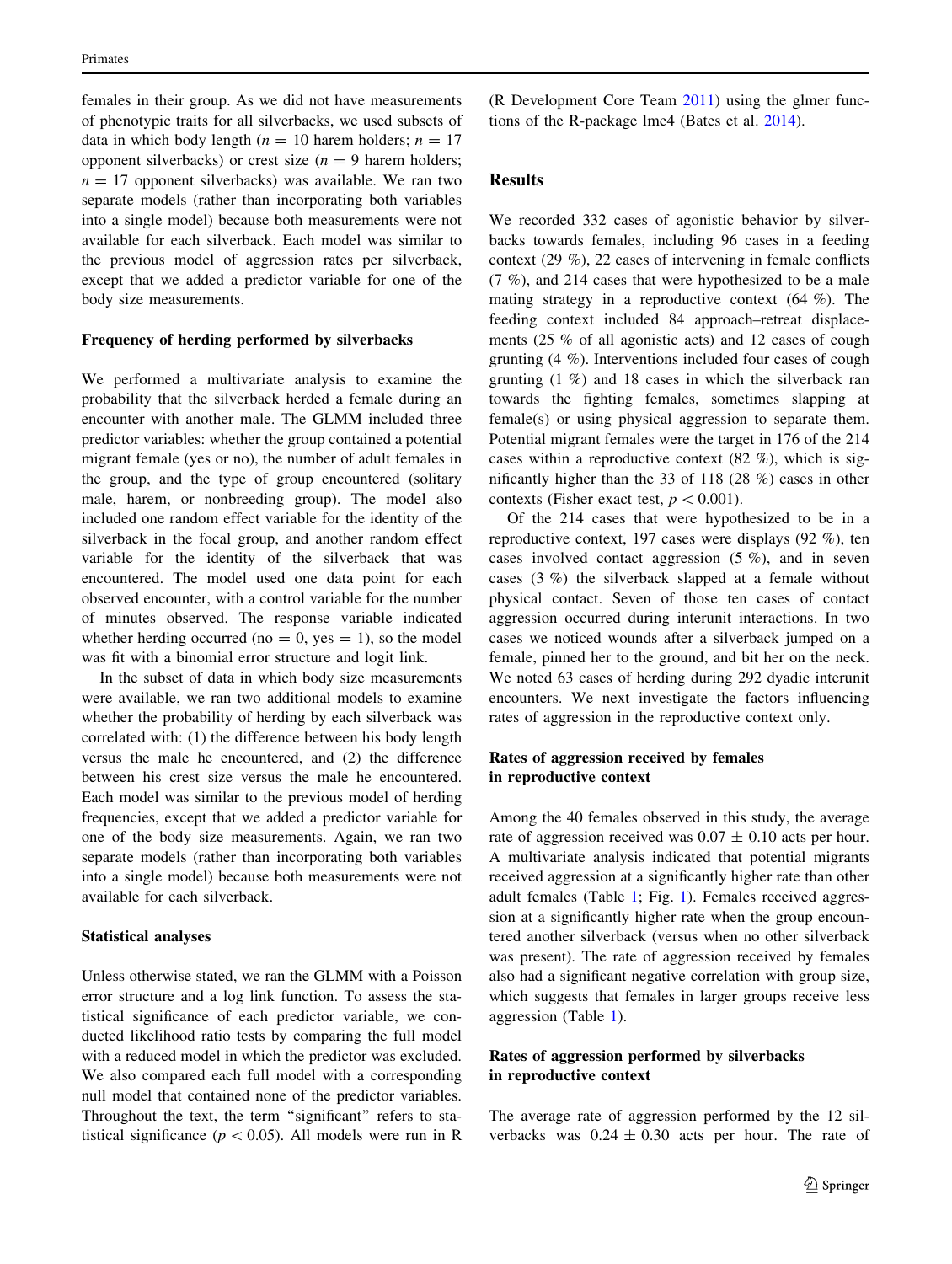<span id="page-5-0"></span>Table 1 Results of a multivariate generalized linear mixed model for the rate of male aggression received by each female versus the number of minutes she was observed (log transformed), her reproductive status (potential migrant versus other), whether her group encountered another silverback, and the number of females in her group

|                   | Estimate | Standard error | $z$ -Value | $p$ -Value |
|-------------------|----------|----------------|------------|------------|
| Intercept         | $-4.45$  | 0.87           | $-5.1$     |            |
| Minutes observed  | 0.51     | 0.10           | 5.1        |            |
| Potential migrant | 1.91     | 0.22           | 8.9        | < 0.001    |
| Encounter         | 0.84     | 0.15           | 5.5        | < 0.001    |
| Group size        | $-0.36$  | 0.10           | $-3.5$     | < 0.001    |
|                   |          |                |            |            |



Fig. 1 Rate of male aggression received per female versus their reproductive status (non-PMF = lactating female;  $PMF =$  potential migrant female), depending on whether their group was encountering another silverback (grey bars) or not (white bars)

aggression performed per silverback had a significant positive correlation with the proportion of his adult females who were potential migrants, and the aggression occurred at a significantly higher rate during interunit encounters than other contexts (Table 2; Fig. 2). The rate of aggression was not significantly correlated with the number of adult females in the group (Table 2).

To further examine if the significantly higher rate of aggression during interunit encounters was influenced by whether the other silverback had a breeding group or was solitary, we ran a post hoc test that controlled for group size and the proportion of adult females who were potential migrants, with random effect variables for the identity of each silverback involved. Silverbacks performed 0.35 aggressive acts per hour towards their females during encounters with another harem holder group, which is not significantly different than 0.20 during encounters with a solitary male or a nonbreeding group (coefficient  $= 0.17$ ,

Table 2 Results of a multivariate generalized linear mixed model for the rate of male aggression performed by each silverback versus the number of minutes he was observed (log transformed), the proportion of his females who were potential migrants, whether his group encountered another silverback, and the number of adult females in his group

|                    | Estimate | Standard error $z$ -Value |        | $p$ -Value |
|--------------------|----------|---------------------------|--------|------------|
| Intercept          | $-4.48$  | 1.11                      | $-4.0$ |            |
| Minutes observed   | 0.33     | 0.12                      | 2.7    |            |
| Potential migrants | 3.23     | 0.62                      | 5.2    | < 0.001    |
| Encounter          | 0.85     | 0.16                      | 5.5    | < 0.001    |
| Group size         | 0.36     | 0.22.                     | 1.6    | 0.10       |
|                    |          |                           |        |            |



Fig. 2 Rate of male aggression performed by each silverback, depending on whether his group contained at least one potential migrant female present or not, and whether his group was encountering another silverback (grey bars) or not (white bars)

 $\chi^2 = 0.6$ ,  $df = 1$ ,  $p = 0.43$ ). Thus, we found no significant evidence that aggression rates depend on the type of social unit encountered.

In the subset of data in which body size measurements were available, the rate of aggression performed by silverbacks had a significant negative correlation with their body length, which suggests that smaller males were more aggressive (coefficient = -0.24,  $\chi^2 = 5.8$ ,  $df = 1$ ,  $p = 0.016$ ). The rate of aggression performed by silverbacks was not significantly correlated with their crest size (coefficient = 0.79,  $\chi^2 = 1.8$ ,  $df = 1$ ,  $p = 0.185$ ). Thus, we found mixed results regarding whether aggression rates are correlated with body size measurements.

#### Frequency of herding performed by silverbacks

The full multivariate model for herding frequency was significantly better than the null model with all three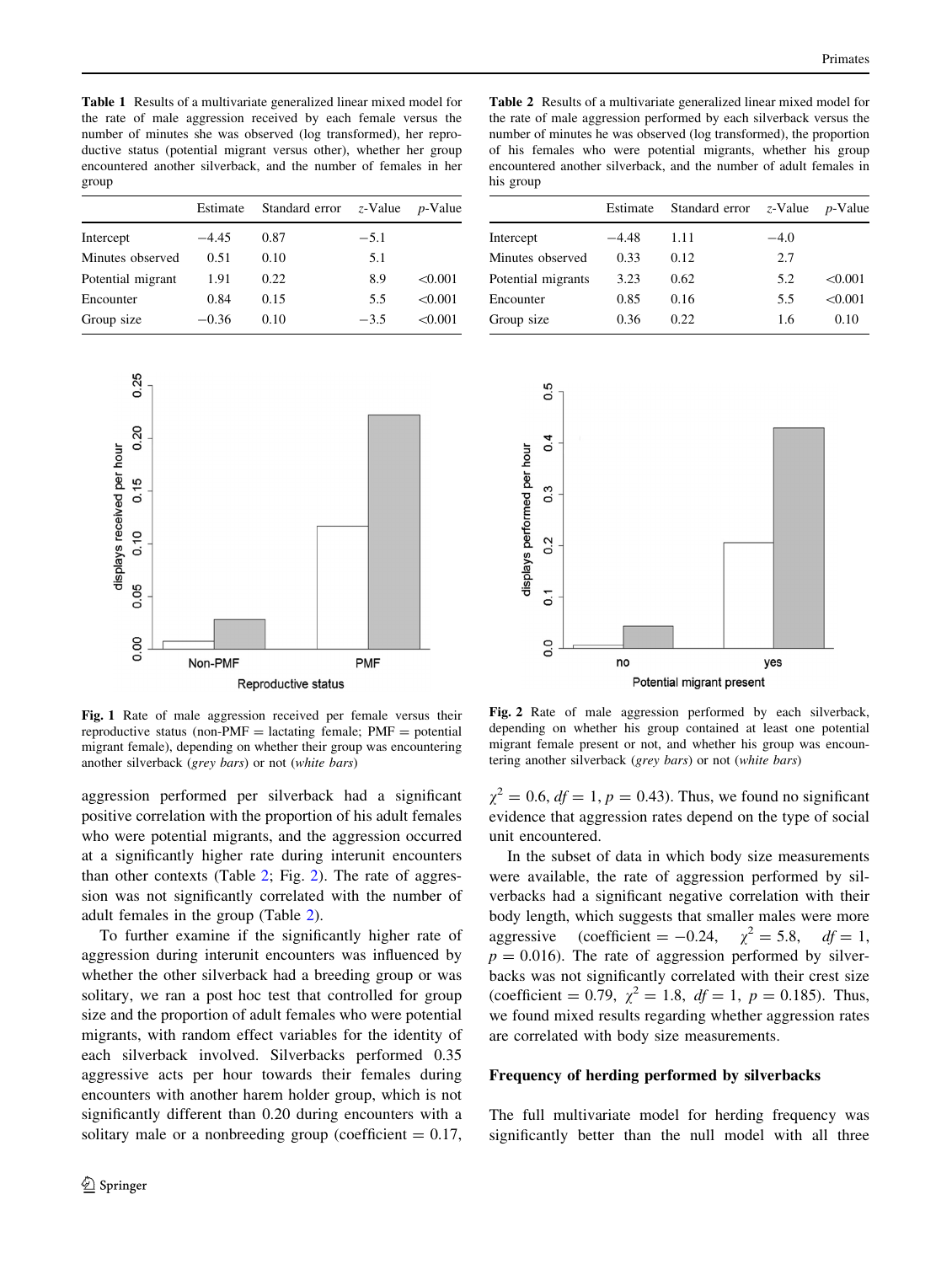predictors removed (presence of potential migrants, the number of females in the group, and the type of unit encountered), but only one of these predictors was significant when evaluated separately (the presence of potential migrants; Table 3). Herding occurred during 56 of the 177 encounters when the group contained a potential migrant (32 %), which was significantly higher than the 7 of 115 encounters (6.1 %) when the group did not contain a potential migrant ( $\chi^2 = 7.2$ ;  $df = 1$ ;  $p = 0.007$ ). The probability of herding was not significantly related to the total number of adult females in the group nor to the type of unit encountered (Table 3).

In the subset of data in which body size measurements were available, the frequency of herding performed by each silverback was not significantly correlated with the difference between his body length versus the male he encountered ( $\chi^2 = 0.88$ ;  $df = 1$ ;  $p = 0.35$ ), nor the difference in crest size ( $\chi^2$  < 0.21;  $df = 1$ ;  $p = 0.65$ ). Thus, we found no significant evidence that the frequency of herding is correlated with body size measurements.

# **Discussion**

Although agonistic behavior by males towards females can serve several functions, our results agree with previous studies on gorillas which suggest that the majority of such behavior occurs as a mating strategy (Watts [1992](#page-9-0); Stokes [2004;](#page-9-0) Robbins [2008](#page-9-0)). After excluding the cases of feeding competition and intervening or policing of female conflicts, we found significantly higher rates of agonistic behavior towards potential migrants than other females, significantly higher rates of agonistic behavior during interunit encounters than other contexts, and significantly greater occurrence of herding when the group contained a potential migrant. Thus, our study suggests that, in the one-male

Table 3 Results of a multivariate generalized linear mixed model of the probability that a silverback performed herding during an encounter with another male

|                              |          | Estimate Standard error $z$ -Value <i>p</i> -Value |         |       |
|------------------------------|----------|----------------------------------------------------|---------|-------|
| Intercept                    | $-3.354$ | 0.74                                               | $-4.37$ |       |
| Minutes observed             | 0.295    | 0.16                                               | 1.86    |       |
| Potential migrant            | 1.378    | 0.53                                               | 2.61    | 0.007 |
| Number of females            | 0.089    | 0.15                                               | 0.67    | 0.547 |
| Nonbreeding group            | $-0.256$ | 0.79                                               | $-0.36$ | 0.373 |
| Solitary silverback $-0.544$ |          | 0.42                                               | $-1.30$ | 0.373 |
|                              |          |                                                    |         |       |

Predictor variables indicated whether the group contains a potential migrant, the number of females in the group, and the type of unit encountered (breeding group versus nonbreeding group or solitary male). The length of the observations was a control variable

harem system in western gorillas, male agonistic behavior towards females serves as a reproductive strategy in both the presence and absence of rival (extragroup) males. As discussed below, male agonistic behavior (including herding) is seen as both a short-term and long-term strategy to enhance male reproductive success in a variety of ways.

# Male-to-female feeding competition and male interventions in female conflicts

Approximately one-third of agonistic behavior by males towards females was related to feeding competition (displacements and cough grunts). A previous study at Mbeli Bai concluded that around 50 % of male agonistic acts towards females were approach–retreat interactions in the feeding context (Stokes [2004](#page-9-0)), but the author excluded observations when more than one group was present in the clearing, so the study may have underestimated the contribution of male displays towards females as a mating strategy (Watts [1992](#page-9-0); Robbins [2008](#page-9-0)). Additionally both Stokes ([2004\)](#page-9-0) and the current study focused on behavior in a bai where the vegetation is abundant and evenly distributed, so contest competition may be higher when gorillas feed at high-quality monopolizable fruiting trees in the surrounding forest (Doran and McNeilage [2001\)](#page-8-0).

Less that  $10\%$  of the agonistic behavior by males towards females was related to interventions in conflicts among the females. Such interventions were also rare in previous studies of western and mountain gorillas (Watts [1992](#page-9-0); Stokes [2004\)](#page-9-0). Conflicts among female gorillas can include competition for both food and proximity to the dominant male (Watts [1994\)](#page-9-0). As both western and mountain gorillas indeed show higher contest competition over fruit (Robbins [2008;](#page-9-0) Lodwick [2014\)](#page-9-0), it is likely that male intervention rates are also higher in the surrounding forest. To compare levels of male agonistic behavior towards females in different contexts and environments, we suggest initiating studies with habituated groups to provide a complete picture of male-to-female agonistic behavior in western gorillas.

# Herding and male-to-female agonistic behavior in reproductive context

After excluding the cases that were due to feeding competition or intervention in female conflicts, we found that rates of male agonistic behavior towards females were significantly higher during interunit encounters than other times in the bai. Female gorillas transfer only during interunit encounters, so males may show heightened agonistic behavior towards potential migrant females of their own group as a mate guarding strategy.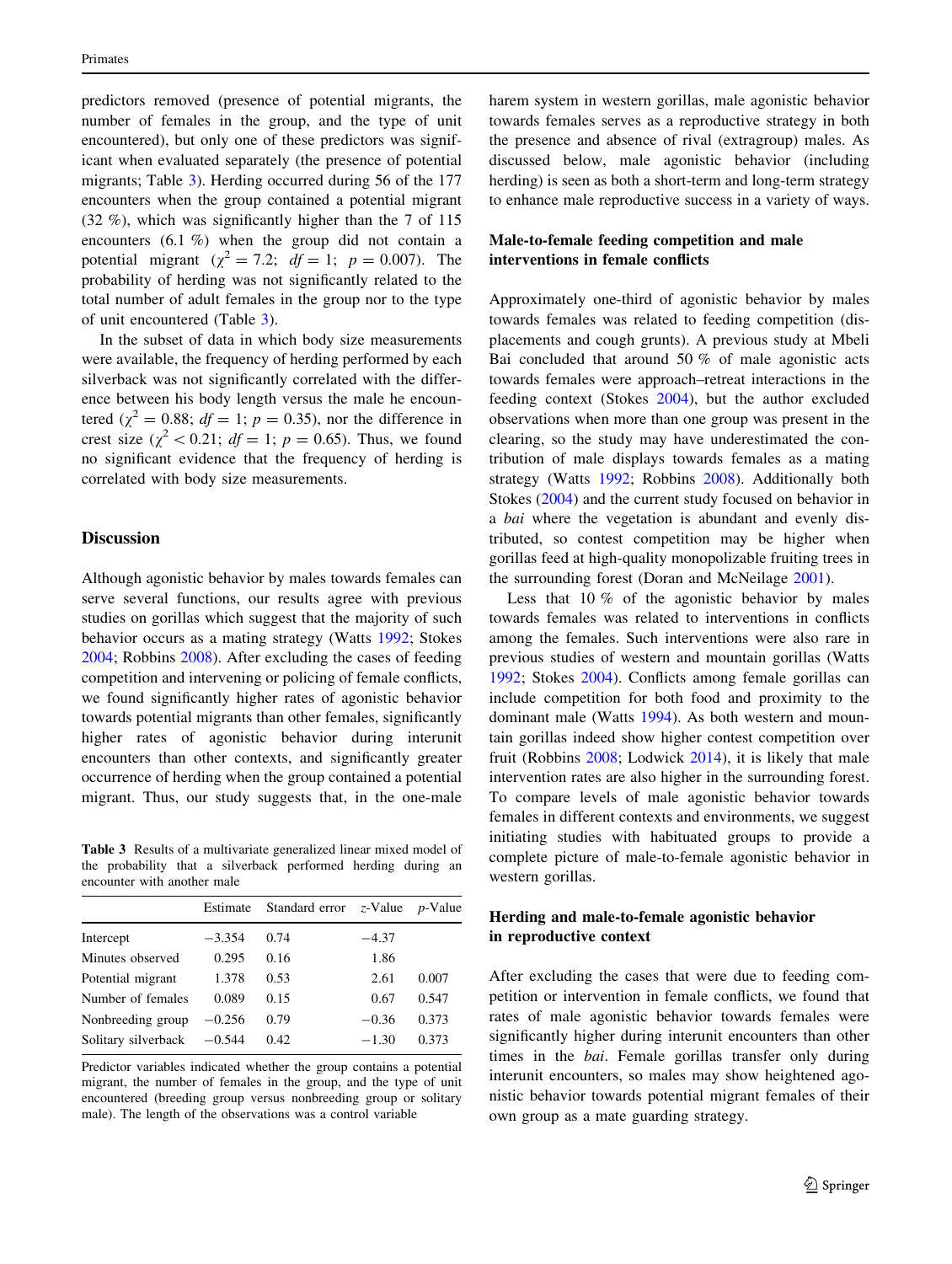Potential migrant females received significantly higher rates of agonistic behavior than females with dependent offspring, providing support for the coercion/courtship hypothesis. In mountain gorillas, cycling and pregnant females also receive significantly higher amounts of male agonistic behavior than lactating females (Robbins [2009](#page-9-0)). The results are consistent with findings from other primates that showed heightened rates of agonistic behavior during periods of increased mating activity (Kitchen et al. [2009](#page-8-0); Swedell and Schreier [2009](#page-9-0)). We also found evidence of increased herding behavior within groups that contain potential migrant females, supporting the mate retention hypothesis.

We did not find a significant effect of the group type encountered on the rates of male-to-female agonistic behavior or the occurrence of herding. In contrast, a previous bai study showed significantly more herding during encounters with another breeding group than with a solitary male (Levréro [2005](#page-8-0)). Conversely, studies of mountain gorillas have shown increased agonistic and herding behavior when encountering a solitary male compared with breeding groups (Sicotte [1993](#page-9-0); Robbins and Sawyer [2007](#page-9-0)). Comparisons among studies should be considered tentative, not only due to differences in the definition of herding, but also because the observations of encounters differ between bai studies versus habituated groups. Analyses that control for the age of the silverback would be useful because the competitiveness of solitary males may vary depending on whether they are young males who have not yet acquired a group or if they have lost all females in their harem and are at the end of their reproductive tenure (Breuer unpublished results). Such a life history approach towards investigating male–male competition might confirm findings from other studies that have shown that younger males often exhibit more agonistic behavior than older ones (Swedell and Schreier [2009](#page-9-0)). Finally, we could not find an effect of the number of adult females (both potential migrants and lactating females) in a group on the occurrence of herding behavior. Thus, as herding is mainly directed towards potential migrant females, it appears to act as a mate retention strategy rather than a protective strategy against infanticide as it does not seem to be targeted towards females with dependent infants.

#### Mechanisms of sexual selection in gorillas

Male agonistic behavior is often used in a variety of different contexts (Berglund et al. [1996](#page-8-0)). It may be used in male–male combat to intimidate and assess rivals, in courtship (to attract mates), or as sexual coercive strategies (Snowdon [2004;](#page-9-0) Teichroeb and Sicotte [2010\)](#page-9-0). Similar to other sexually dimorphic primates (Kitchen et al. [2009\)](#page-8-0), it appears that in gorillas many behaviors directed to mates are also used towards rivals, suggesting that several mechanisms of sexual selection work in concert. In gorillas, threat displays that indicate fighting ability, health, and vigor to rivals can simultaneously be assessed by group females and extragroup females during intergroup encounters, particularly if they are related to protective ability (Breuer et al. [2012](#page-8-0)). Similarly, such behavior serves dual interests of the males: attract females, while at the same time protect mates and dissuade them from seeking another male. The relative role of each of those mechanisms remains difficult to assess as they often work in concert and their effects are diluted by different counterstrategies.

The rate of aggression performed by silverbacks had a significant negative correlation with their body length, which suggests that smaller males were more aggressive. Previous studies have indicated that smaller males have poorer fighting ability and lower reproductive success (Caillaud et al. [2008](#page-8-0); Breuer et al. [2012\)](#page-8-0), so they may try to compensate through greater courtship and/or coercion of their females. Such a conclusion should be considered tentative, however, because results for body size measurements were not significant in our other three analyses of aggression and herding. Thus, we found mixed results regarding whether courtship behavior or sexual coercion are influenced by the size of sexually dimorphic traits, even though such traits are believed to arise from sexual selection (Plavcan [2001](#page-9-0); Lindenfors et al. [2007\)](#page-8-0). Taken at face value, the nonsignificant results might suggest that sexual selection for such traits is more strongly influenced by male mating competition, rather than by female mate choice or sexual coercion. Such a conclusion could be complicated because female mate choice likely depends on the performance of males during intrasexual competition, such as their defense of offspring (Sicotte [2001;](#page-9-0) Harcourt and Stewart [2007](#page-8-0)).

In sum, our results indicate that male western gorillas use agonistic behavior as a strategy primarily targeting potential migrant females, particularly during periods of increased transfer risk. As with many studies, however, we could not measure any fitness costs to the female, so it was not possible to investigate whether the agonistic behavior occurs as a courtship behavior, or as a sexually coercive strategy, or both (Robbins [2009](#page-9-0)). As seen in previous studies of gorillas, agonistic behavior most often takes the form of displays, and physical aggression resulting in wounds is rare (Watts [1992](#page-9-0); Stokes [2004;](#page-9-0) Levréro [2005](#page-8-0); Harcourt and Stewart [2007](#page-8-0); Robbins [2009\)](#page-9-0). Although some physical aggression by males resulted in females being wounded, it was impossible to measure the exact impact of these wounds or to assess stress levels of females (MacCormick et al. [2012](#page-9-0)), as collecting fecal samples in the swampy environment of Mbeli Bai is extremely challenging. Regardless, sexual coercion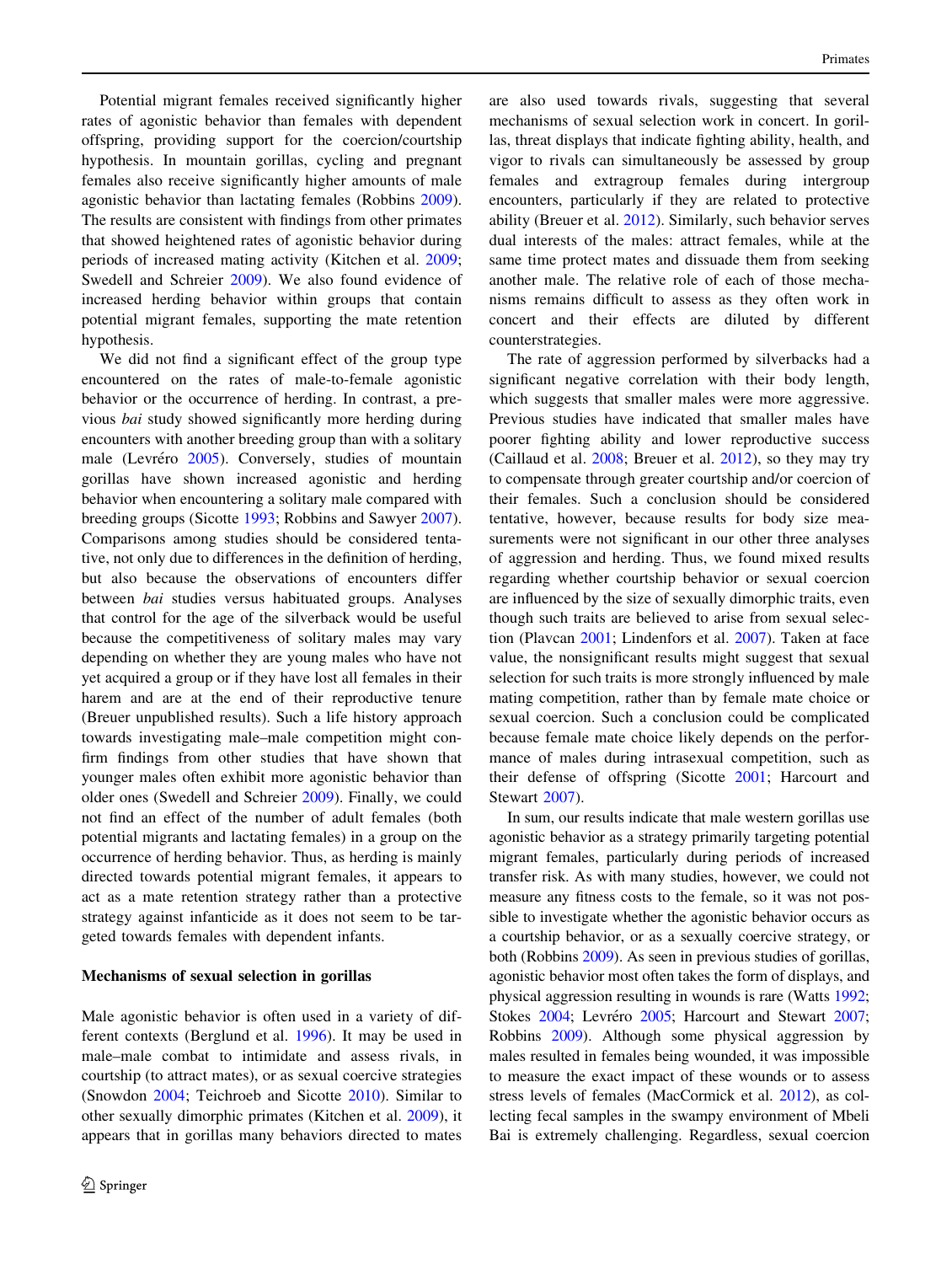<span id="page-8-0"></span>and courtship are both likely due to a combination of perceived risks of female transfer and opportunity to advertise protector ability.

Acknowledgments We thank the Ministry of Forest Economy and Environment and the Ministry for Scientific Research in the Republic of Congo for permission to work in Nouabale´-Ndoki National Park. We are particularly grateful to the Wildlife Conservation Society's Congo Program for crucial logistical and administrative support. Our sincere thanks go to the following people: Djoni Bourges, Bryan Curran, Paul Elkan, Mark Gately, Fiona Maisels, Pierre Ngouembe, and Emma J. Stokes. Mireille Breuer-Ndoundou Hockemba, Ella Emeline Bamona, Vicki Fishlock, Angela Nowell, and Lyndsay Gale helped with data collection. Financial support to the Mbeli Bai Study during the study period was provided by The Brevard Zoo, The Columbus Zoo and Aquarium, Cincinnati Zoo and Botanical Garden, Disney Worldwide Conservation Fund, Sea World and Busch Gardens Conservation Fund, Toronto Zoo, Wildlife Conservation Society, and Woodland Park Zoo. The current study was also supported by the German Academic Exchange Service (DAAD), the Leakey Foundation, and the Max Planck Society. This research project was reviewed and approved by the Ministry of Scientific Research and the Nouabale´-Ndoki Project of the Wildlife Conservation Society and the ministry in charge of forests and water.

## References

- Alberts SC, Altmann J, Wilson ML (1996) Mate guarding constrains foraging activity of male baboons. Anim Behav 51:1269–1277. doi[:10.1006/anbe.1996.0131](http://dx.doi.org/10.1006/anbe.1996.0131)
- Archie EA, Altmann J, Alberts SC (2014) Costs of reproduction in a long-lived female primate: injury risk and wound healing. Behav Ecol Sociobiol 68:1183–1193. doi:[10.1007/s00265-014-1729-4](http://dx.doi.org/10.1007/s00265-014-1729-4)
- Bates DM, Mächler M, Bolker BM, Walker SC (2014) lme4: linear mixed-effects models using eigen and S4. R package version 1.1- 7
- Berglund A, Bisazza A, Pilastro A (1996) Armaments and ornaments: an evolutionary explanation of traits of dual utility. Biol J Linn Soc 58:385–399. doi[:10.1111/j.1095-8312.1996.tb01442.x](http://dx.doi.org/10.1111/j.1095-8312.1996.tb01442.x)
- Bradley BJ, Doran-Sheehy DM, Lukas D et al (2004) Dispersed male networks in western gorillas. Curr Biol 14:510–513. doi:[10.](http://dx.doi.org/10.1016/j.cub.2004.02.062) [1016/j.cub.2004.02.062](http://dx.doi.org/10.1016/j.cub.2004.02.062)
- Breuer T (2008) Male reproductive success in wild western gorillas (Gorilla gorilla). University of Leipzig, Leipzig
- Breuer T, Boesch C, Robbins MM (2007) Using photogrammetry and color scoring to assess sexual dimorphism in wild western gorillas (Gorilla gorilla). Am J Phys Anthropol 134:369–382
- Breuer T, Hockemba MB, Olejniczak C et al (2009) Physical maturation, life-historyclasses and age estimates of free-ranging western gorillas—insights from Mbeli Bai, Republic of Congo. Am J Primatol 71:106–119. doi[:10.1002/ajp.20628](http://dx.doi.org/10.1002/ajp.20628)
- Breuer T, Robbins AM, Olejniczak C et al (2010) Variance in the male reproductive success of western gorillas: acquiring females is just the beginning. Behav Ecol Sociobiol 64:1–14. doi:[10.](http://dx.doi.org/10.1007/s00265-009-0867-6) [1007/s00265-009-0867-6](http://dx.doi.org/10.1007/s00265-009-0867-6)
- Breuer T, Robbins AM, Boesch C, Robbins MM (2012) Phenotypic correlates of male reproductive success in western gorillas. J Hum Evol 62:466–472. doi[:10.1016/j.jhevol.2012.01.006](http://dx.doi.org/10.1016/j.jhevol.2012.01.006)
- Caillaud D, Levréro F, Gatti S et al (2008) Influence of male morphology on male mating status and behavior during interunit encounters in western lowland gorillas. Am J Phys Anthropol 135:379–388. doi:[10.1002/ajpa.20754](http://dx.doi.org/10.1002/ajpa.20754)
- Cheney DL, Seyfarth RM (1977) Behaviour of adult and immature male baboons during inter-group encounters. Nature 269:404–406. doi[:10.1038/269404a0](http://dx.doi.org/10.1038/269404a0)
- Clutton-Brock TH, Parker GA (1995) Sexual coercion in animal societies. Anim Behav 49:1345–1365. doi[:10.1006/anbe.1995.](http://dx.doi.org/10.1006/anbe.1995.0166) [0166](http://dx.doi.org/10.1006/anbe.1995.0166)
- Cooper M, Aureli F, Singh M (2004) Between-group encounters among bonnet macaques (Macaca radiata). Behav Ecol Sociobiol. doi:[10.1007/s00265-004-0779-4](http://dx.doi.org/10.1007/s00265-004-0779-4)
- Doran DM, McNeilage A (2001) Subspecific variation in gorilla behaviour: the influence of ecological and social factors. In: Robbins MM, Sicotte P, Stewart KJ (eds) Mountain gorillas: three decades of research at Karisoke. Cambridge University Press, Cambridge, pp 123–149
- Emery Thompson M, Muller MN, Wrangham RW (2014) Male chimpanzees compromise the foraging success of their mates in Kibale National Park, Uganda. Behav Ecol Sociobiol 68:1973–1983. doi[:10.1007/s00265-014-1803-y](http://dx.doi.org/10.1007/s00265-014-1803-y)
- Gatti S, Levréro F, Ménard N, Gautier-Hion A (2004) Population and group structure of western lowland gorillas (Gorilla gorilla gorilla) at Lokoué, Republic of Congo. Am J Primatol 63:111–123. doi:[10.1002/ajp.20045](http://dx.doi.org/10.1002/ajp.20045)
- Gross MR (1996) Alternative reproductive strategies and tactics: diversity within sexes. Trends Ecol Evol 11:92–98
- Harcourt AH, Stewart KJ (2007) Gorilla society: conflict, compromise, and cooperation between the sexes. University of Chicago Press, Chicago
- Jones CB (2006) Behavioral flexibility in primates: causes and consequences. Springer, New York
- Kahlenberg SM, Thompson ME, Muller MN, Wrangham RW (2008) Immigration costs for female chimpanzees and male protection as an immigrant counterstrategy to intrasexual aggression. Anim Behav 76:1497–1509. doi:[10.1016/j.anbehav.2008.05.029](http://dx.doi.org/10.1016/j.anbehav.2008.05.029)
- Kitchen D, Seyfarth R, Cheney D (2004) Factors mediating intergroup encounters in savannah baboons (Papio cynocephalus ursinus). Behaviour 141:197–218. doi:[10.1163/1568539043](http://dx.doi.org/10.1163/156853904322890816) [22890816](http://dx.doi.org/10.1163/156853904322890816)
- Kitchen DM, Beehner JC, Bergman TJ et al (2009) The causes and consequences of male aggression directed at female chacma baboons. In: Muller MN, Wrangham RW (eds) Sexual coercion in primates and humans: an evolutionary perspective on male aggression against females. Harvard University Press, Cambridge, pp 128–156
- Knott CD (2009) Orangutans: sexual coercion without sexual violence. In: Muller MN, Wrangham RW (eds) Sexual coercion in primates: an evolutionary perspective on male aggression against females. Harvard University Press, Cambridge, pp 81–111
- Kummer H (1995) In quest of the sacred baboon. Princeton University Press, Princeton
- Leigh SR, Shea BT (1995) Ontogeny and the evolution of adult body size dimorphism in apes. Am J Primatol 36:37–60. doi[:10.1002/](http://dx.doi.org/10.1002/ajp.1350360104) [ajp.1350360104](http://dx.doi.org/10.1002/ajp.1350360104)
- Levréro F (2005) Structure d'une population de gorilles (Gorilla g. gorilla) visitant une clairière forestière—nature et rôle des rencontres intergroupes dans sa dynamique. University of Rennes I, Rennes
- Lindenfors P, Gittleman JL, Jones KE (2007) Sexual size dimorphism in mammals. In: Fairbairn DJ, Blanckenhorn WU, Szekely T (eds) Sex, size and gender roles: evolutionary studies of sexual size dimorphism. Oxford University Press, Oxford, pp 19–26
- Liu Y-X, Davy CM, Shi H-T, Murphy RW (2013) Sex in the halfshell: a review of the functions and evolution of courtship behavior in freshwater turtles. Chelonian Conserv Biol 12:84–100. doi:[10.2744/CCB-1037.1](http://dx.doi.org/10.2744/CCB-1037.1)